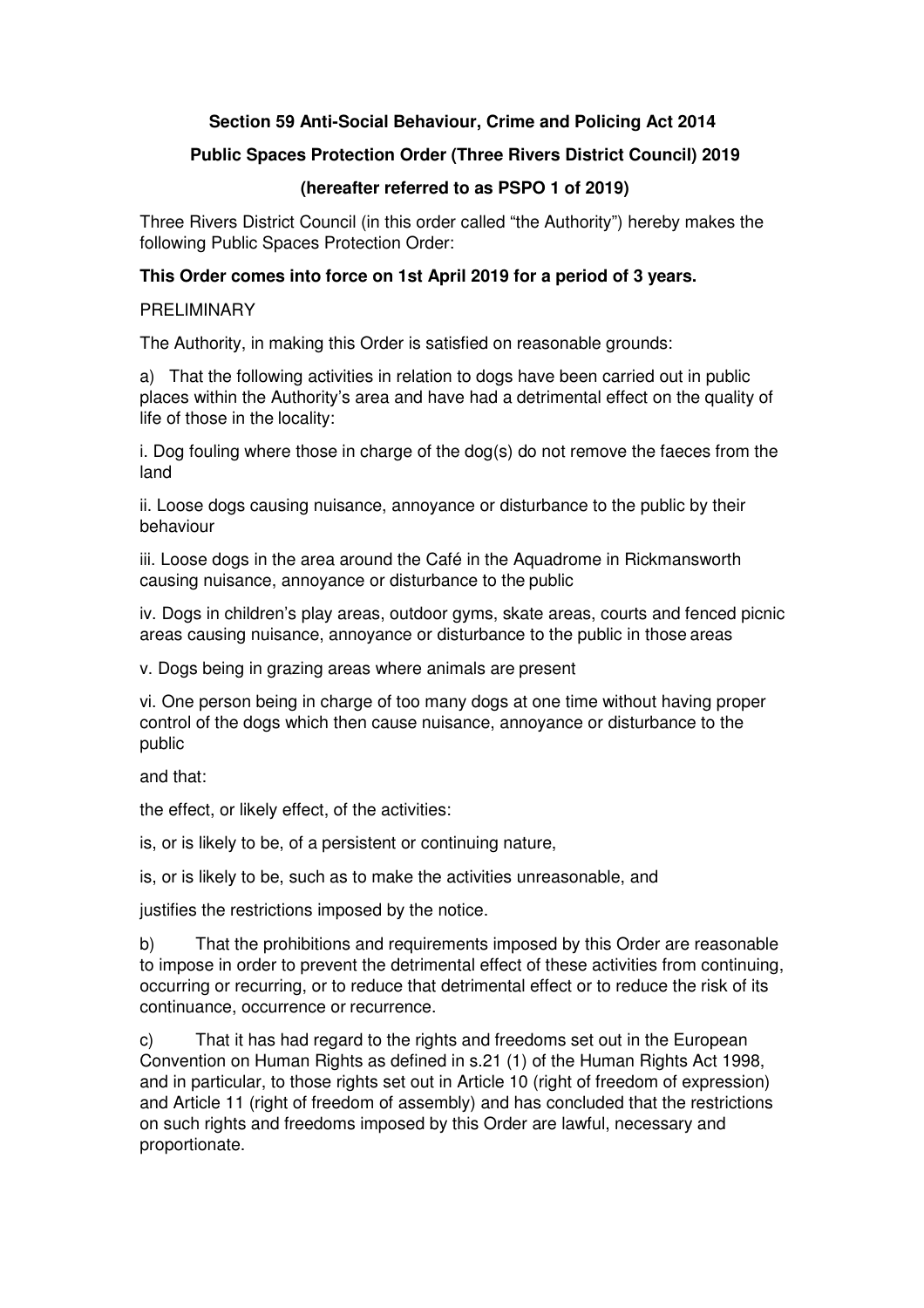## **General Provisions:**

- **1.** This order applies to all land in the administrative area of the Authority to which the public or any section of the public has access, on payment or otherwise, as or right by virtue of express or implied permission.
- **2.** A person who fails to comply with any obligation imposed by this order is guilty of a criminal offence by virtue of section 67(1) of the Anti-social Behaviour, crime and Policing Act 2014 and liable to a fine on summary conviction not exceeding level 3 on the standard scale. The full text of s.67 is set out below.

## **Obligations on persons with dogs:**

## **1. Fouling**:

If a dog defecates at any time on any land to which this order applies a person who is in charge of the dog at the time must remove the faeces from the land forthwith unless:

(a) he has reasonable excuse for failing to do so or

(b) the owner, occupier or other person or authority having control of the land has consented (generally or specifically) to his failing to do so.

Failing to comply with this order is an offence.

# **2. Leads by order**:

A person in charge of a dog on land to which this order applies must comply with a direction given to him by an authorised officer of the Authority, a Police Officer or a Police Community Support Officer to put and keep the dog on a lead unless

(a) he has reasonable excuse for failing to do so or

(b) the owner, occupier or other person or authority having control of the land has consented (generally or specifically) to his failing to do so.

Failing to comply with such a direction is an offence.

An authorised officer may only give a direction under this order if such restraint is reasonably necessary to prevent a nuisance or behaviour by the dog that is likely to cause annoyance or disturbance to any other person

Leads are defined below. If a person puts a dog on a lead but fails to keep hold of the lead or affix it to something suitable so that the dog remains under his close control he will commit an offence.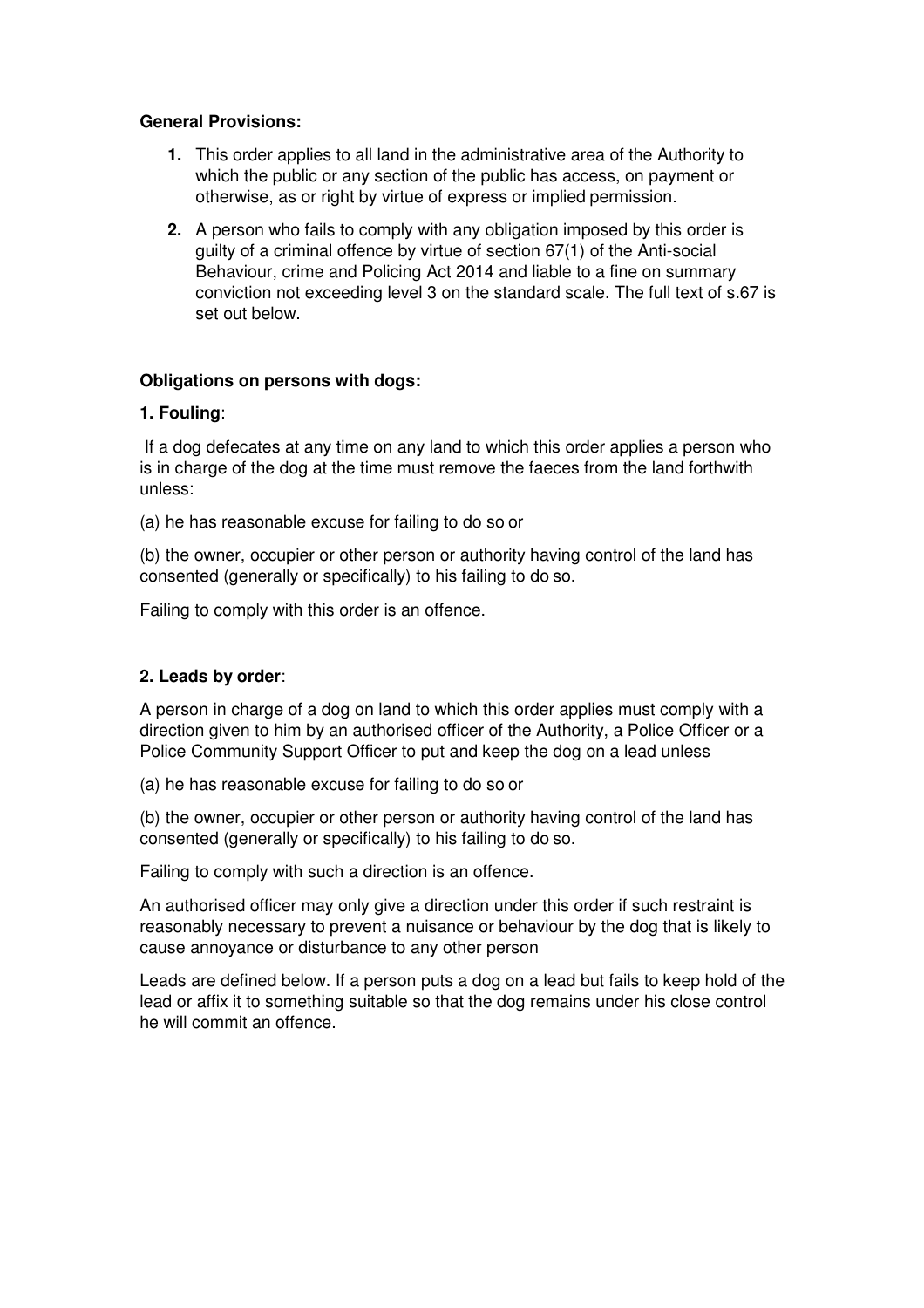## **3. Leads**:

A person in charge of a dog shall be guilty of an offence if, at any time he does not keep the dog on a lead, in the area directly surrounding **The Café in The Park, The Aquadrome, Rickmansworth, Hertfordshire** unless:

(a) he has reasonable excuse for failing to do so or

(b) the owner, occupier or other person or authority having control of the land has consented (generally or specifically) to his failing to do so.

The area referred to is the seating area at the rear of the café and the grassed area at the front of the café adjacent to the toilet block and cycle racks and is detailed in **Schedule 1** below.

Leads are defined below. If a person puts a dog on a lead but fails to keep hold of the lead or affix it to something suitable so that the dog remains under his close control he will commit an offence.

# **4. Exclusion**

A person in charge of a dog shall be guilty of an offence if, at any time, he takes the dog onto, or permits the dog to enter or to remain on, any land which is a children's play area, outdoor gym, court, skate area or fenced off picnic area detailed in **Schedule 2** below unless:

(a) he has reasonable excuse for doing so or

(b) the owner, occupier or other person or authority having control of the land has consented (generally or specifically) to his doing so.

This order also applies to all areas designated as a play area, gym, court, skate area or fenced off picnic area by Three Rivers District Council after 1<sup>st</sup> April 2016.

# **5. Exclusion**

A person in charge of a dog shall be guilty of an offence if, at any time, he takes the dog onto, or permits the dog to enter or to remain on, any land used for the grazing of animals on Chorleywood House Grounds between 1<sup>st</sup> June and 30<sup>th</sup> September inclusive unless:

(a) he has reasonable excuse for doing so or

(b) the owner, occupier or other person or authority having control of the land has consented (generally or specifically) to his doing so.

The land is detailed in **Schedule 3** below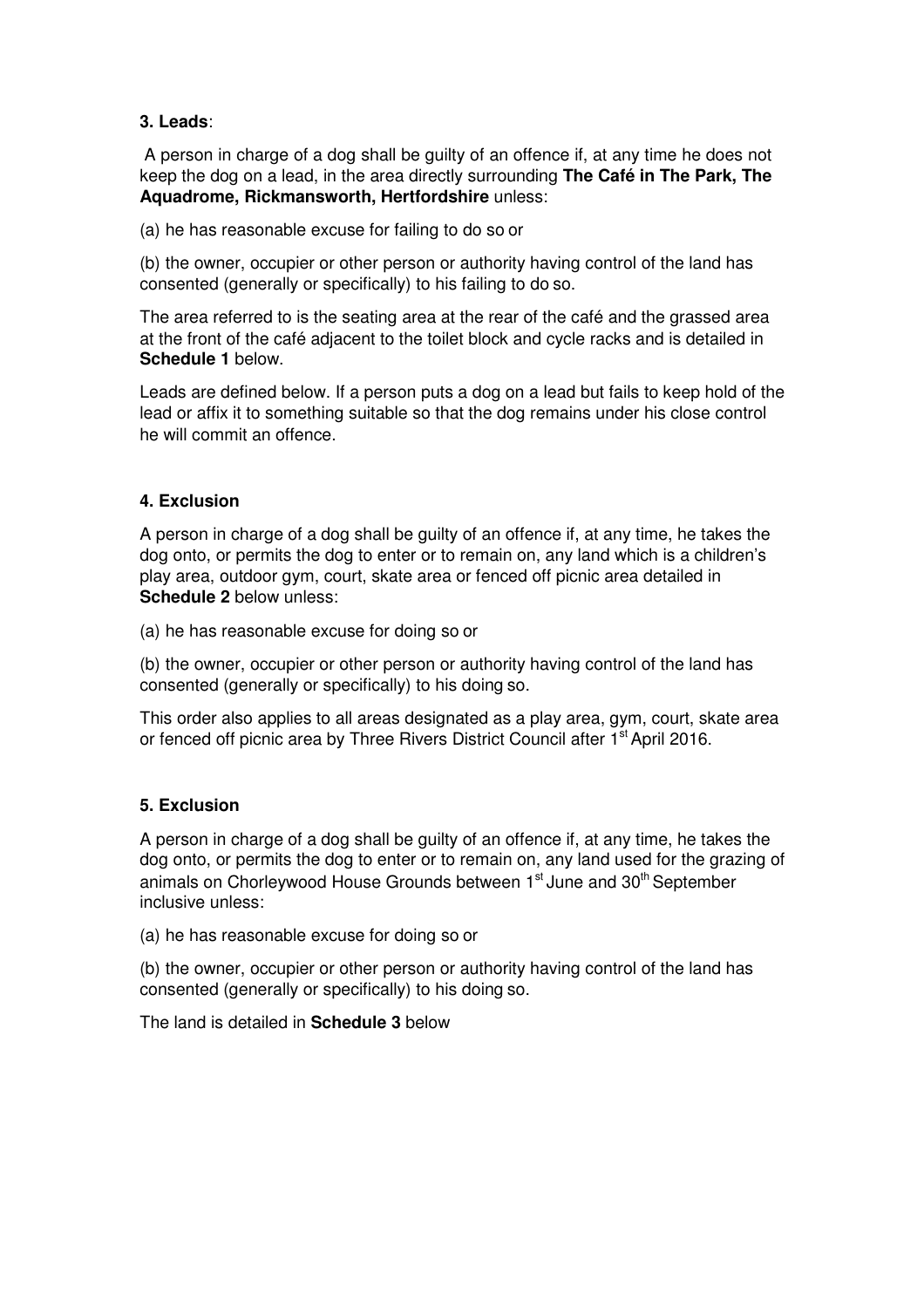# **6. Restrict Number of Dogs Walked by One Person**

A person shall be guilty of an offence if, at any time, within the administrative area of the Authority he is in charge of more than **4** dogs unless

a) he has reasonable excuse for doing so or

(b) the owner, occupier or other person or authority having control of the land has consented (generally or specifically) to his doing so

## **7. Exemptions**

Nothing in this order shall apply to a person who –

- (a) is registered as a blind person in a register compiled under section 29 of the National Assistance Act 1948
- (b) is deaf, in respect of a dog trained by Hearing Dogs for Deaf People (registered charity number 293358) and upon which he relies for assistance
- (c) Has a physical or mental impairment which has a substantial and long term adverse effect on the ability to carry out normal day-to-day activities, in respect of a dog trained by any current or future members of Assistance Dogs UK or any other charity registered in the UK with a purpose of training assistance dogs and upon which he relies for assistance.

#### **8. For the purpose of this order –**

- A person who habitually has a dog in his possession shall be taken to be in charge of the dog at any time unless at the time of the offence, some other person is in charge of the dog;
- Placing the faeces in a receptacle on the land which is provided for the purpose, or for the disposal of waste, shall be sufficient removal from the land;
- Being unaware of the defecation (whether by reason of not being in the vicinity or otherwise), or not having a device for or other suitable means of removing the faeces shall not be a reasonable excuse for failing to remove the faeces
- A 'lead' is defined as any rope, cord, leash or similar item which is no more than two metres in length and which used to tether, control or restrain a dog, but does not include any such item which is not actively being used as a means of restraint so that the dog remains under a person's control. An extendable lead must not be extended beyond two metres.
- "an authorised officer of the Authority" means an employee, partnership agency or contractor of Three Rivers District Council who is authorised in writing by Three Rivers District Council for the purposes of giving directions under the Order.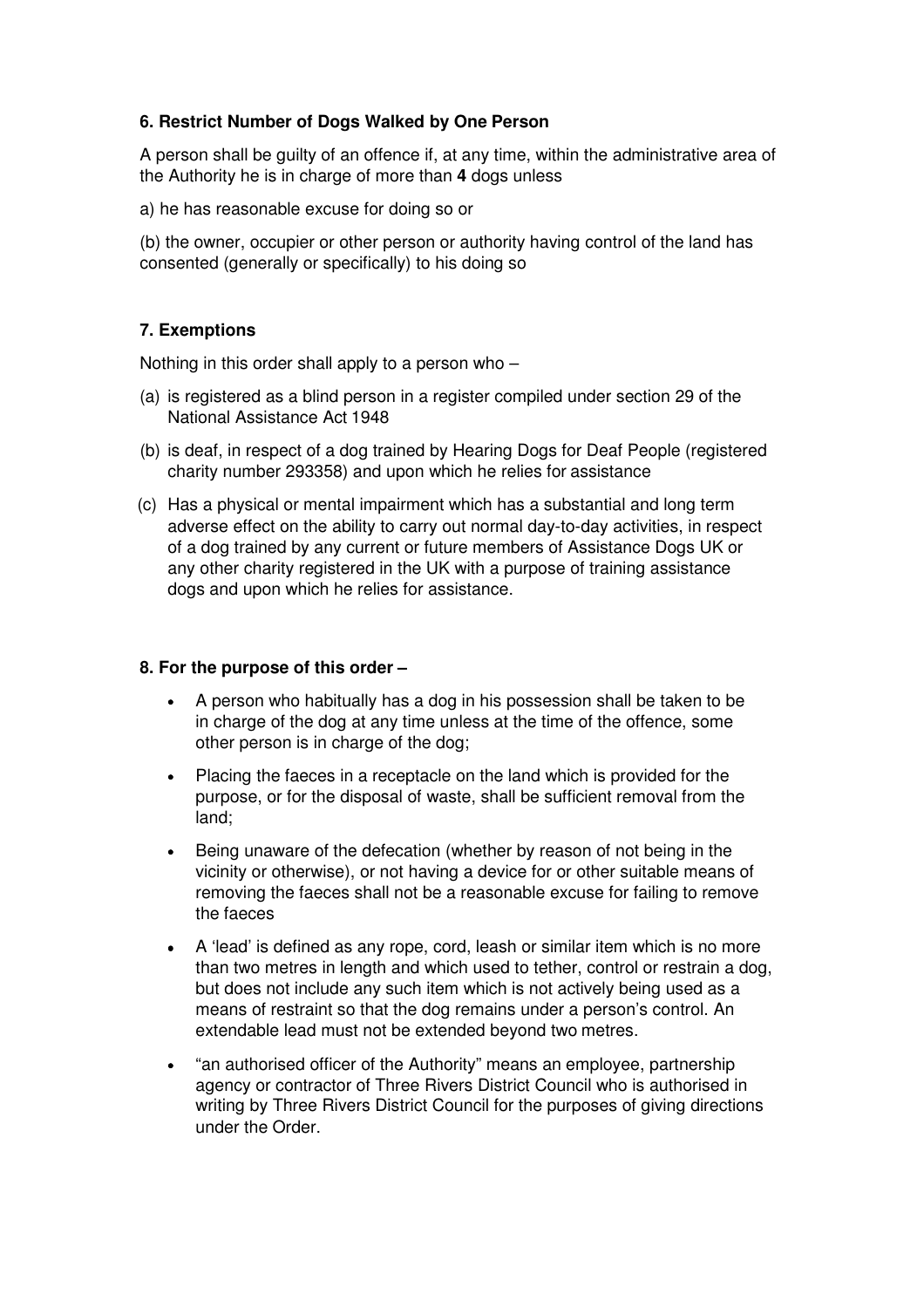# **9. Penalty**:

A person who is guilty of an offence under this Order shall be liable to a £75.00 Fixed Penalty Notice, or upon summary conviction to a fine not exceeding level 3 (£1000) on the standard scale.

# **10. Offences**

Section 67 Offence of failing to comply with order

(1) It is an offence for a person without reasonable excuse—

(a) to do anything that the person is prohibited from doing by a public spaces protection order, or

(b) to fail to comply with a requirement to which the person is subject under a public spaces protection order.

(2) A person guilty of an offence under this section is liable on summary conviction to a fine not exceeding level 3 on the standard scale.

(3) A person does not commit an offence under this section by failing to comply with a prohibition or requirement that the local authority did not have power to include in the public spaces protection order.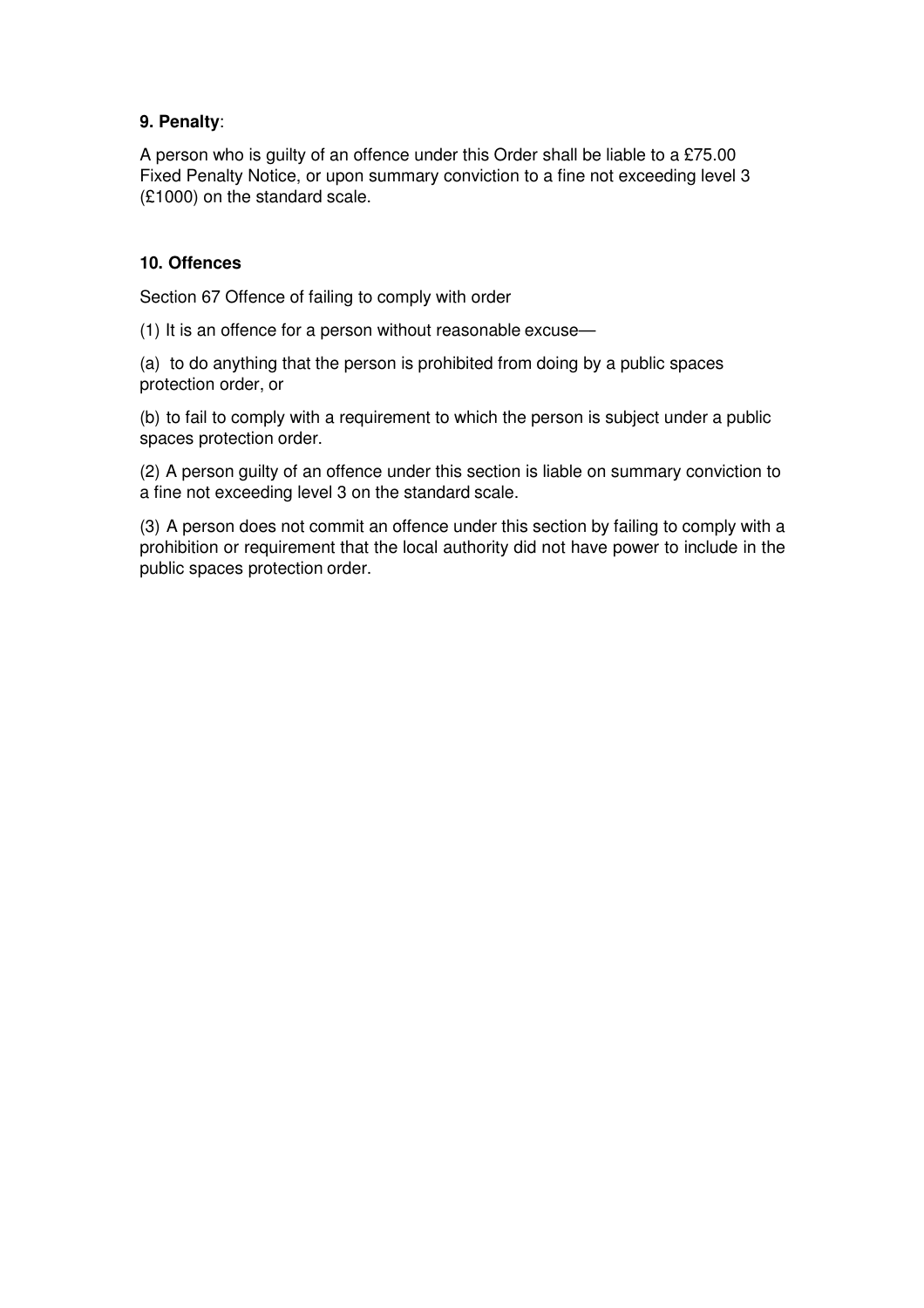# **SCHEDULE 1**

Dogs must be kept on a lead in the area surrounding the Café in the Park in The Aquadrome, Rickmansworth, Hertfordshire. The area is shown edged in yellow on the map below.



Rickmansworth Aquadrome Local Nature Reserve

The area in question is marked at the site by signs and painted notices on pathways around the designated area.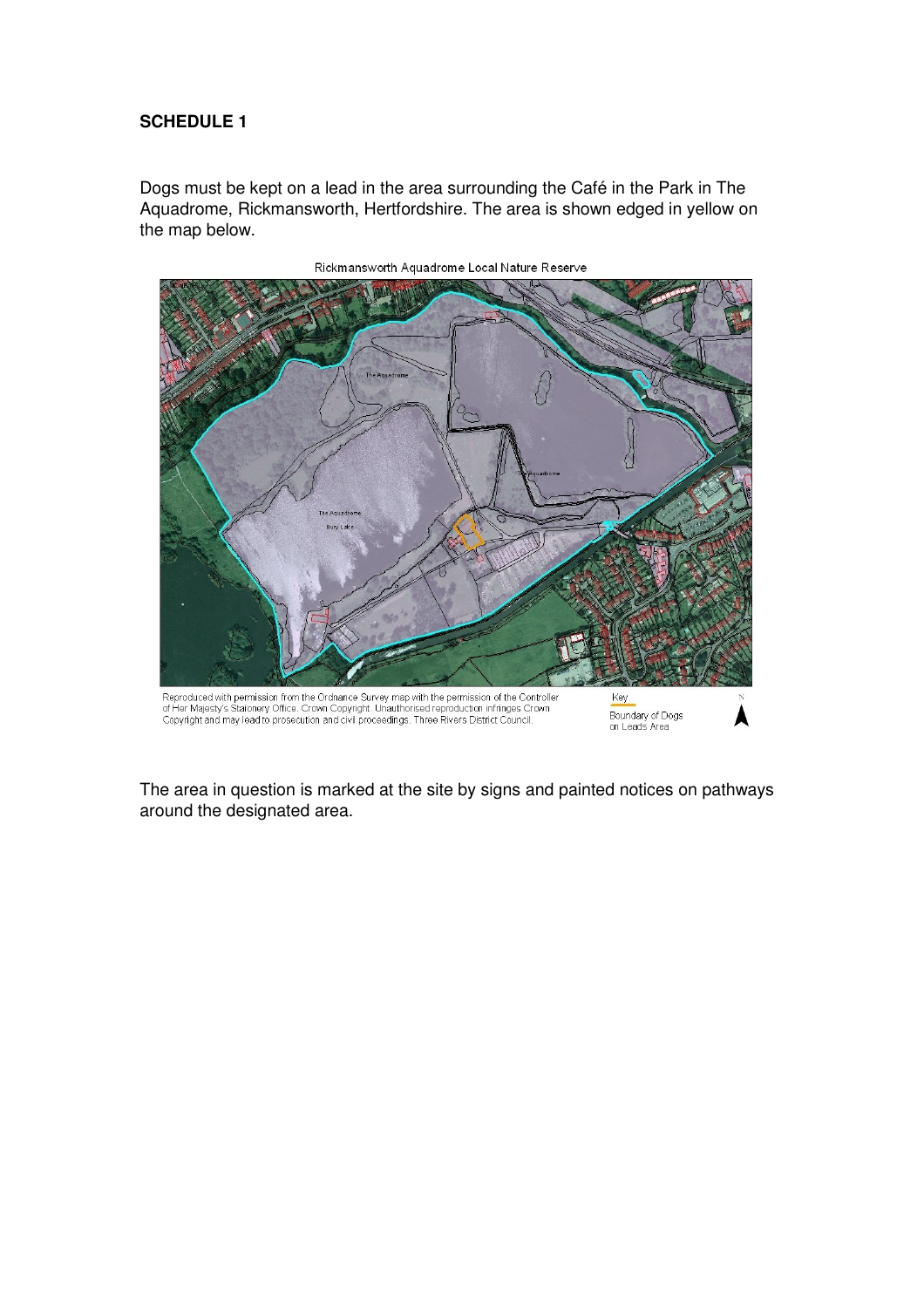# **SCHEDULE 2**

Dogs are excluded from all children's play areas, outdoor gyms, courts, skate areas and all fenced off picnic areas throughout the District. This order also applies to all areas designated as a play area, outdoor gym, court, skate area or fenced picnic area by Three Rivers District Council after 1st April 2016

# **Children's Play Areas, Outdoor Gyms, Skate Areas, Courts and Fenced Picnic Areas:**

| No.            | <b>Name of Site</b>                   | <b>Street</b>                             | Location               | Postcode (nearest) |
|----------------|---------------------------------------|-------------------------------------------|------------------------|--------------------|
|                |                                       |                                           |                        |                    |
| $\mathbf{1}$   | <b>Gade View Gardens</b>              | <b>Gade View Gardens</b>                  | Abbots Langley         | WD4 8PH            |
| $\overline{c}$ | Manor House Grounds - Junior          | Gallows Hill Lane                         | Abbots Langley         | WD50BX             |
| 3              | Manor House Grounds - Infants         | Gallows Hill Lane                         | Abbots Langley         | WD50BX             |
| 4              | <b>Bedmond Playing Fields</b>         | Tom's Lane                                | Abbots Langley         | WD5 0RB            |
| 5              | Love Lane                             | Love Lane                                 | Abbots Langley         | WD50QA             |
| 6              | South Way                             | South Way                                 | Abbots Langley         | WD5 0JL            |
| 8              | <b>Tanners Wood Lane Swings</b>       | Tanners Wood Lane                         | Abbots Langley         | WD5 0LG            |
| 9              | Langley Lane Play Area (NEAP)         | Langley Lane                              | Abbots Langley         | <b>WD50</b>        |
|                | Abbotswood Park Play Area             |                                           |                        |                    |
| 10             |                                       | South Way                                 | Abbots Langley         | <b>WD50</b>        |
|                |                                       | Corner of Watford<br>Road and Langleybury |                        |                    |
| $\overline{7}$ | Langleybury, Hunton Bridge            | Lane                                      | Hunton Bridge          | WD48QQ             |
| 11             | The Mead                              | The Mead                                  | <b>Carpenders Park</b> | <b>WD195BT</b>     |
| 12             | Oulton Way                            | Oulton Way                                | <b>Carpenders Park</b> | <b>WD195EJ</b>     |
| 13             | <b>The Swillet</b>                    | Heronsgate Road                           | Chorleywood            | WD35BS             |
| 14             | Baldwins Lane play area               | <b>Baldwins Lane</b>                      | <b>Croxley Green</b>   | WD3 3LE            |
| 15             | Barton Way play area                  | <b>Barton Way</b>                         | <b>Croxley Green</b>   | WD3 3PB            |
| 16             | <b>Cassiobridge Recreation Ground</b> | <b>Watford Road</b>                       | <b>Croxley Green</b>   | WD33DG             |
| 17             | <b>Woodland Chase</b>                 | <b>Woodland Chase</b>                     | <b>Croxley Green</b>   | <b>WD33</b>        |
| 18             | Durrants                              | <b>Appleby Drive</b>                      | <b>Croxley Green</b>   | <b>WD33</b>        |
| 19             | Eastbury Play Area                    | <b>Batchworth Lane</b>                    | Eastbury               | HA6 3HU            |
| 20             | Ovaltine x 2                          | <b>Station Road</b>                       | Kings Langley          | WD48GX             |
| 21             | Primrose Hill                         | Primrose Hill                             | Kings Langley          | <b>WD48</b>        |
| 22             | Huntonbury Village - Dowding Way      | Dowding Way                               | Leavesden              | <b>WD257GA</b>     |
|                | Leavesden Country Park North play     |                                           |                        |                    |
| 23             | area                                  | College Road                              | Leavesden              | WD5 0GN            |
| 24             | Robins Place Play Area                | Robins Place                              | Leavesden              | <b>WD257SN</b>     |
| 25             | Lemonfield Drive                      | Lemonfield Drive                          | Leavesden              | <b>WD25 9TR</b>    |
| 26             | Boundary Way - WCHT                   | Boundary Way                              | Leavesden              | <b>WD257SU</b>     |
| 27             | Denham Way Playing Fields             | Denham Way                                | Maple Cross            | WD3 9SW            |
|                | Beechen Wood Play Area off            |                                           |                        |                    |
| 28             | Longcroft Road                        | Longcroft Road                            | <b>Maple Cross</b>     | WD3 9TJ            |
| 29             | Hornhill Play Area                    | Hornhill Road                             | <b>Maple Cross</b>     | WD3 9TE            |
| 30             | King George V Playing Fields          | Shepherds Lane                            | Mill End               | WD38JN             |
| 31             | Mead Place - Boulder                  | Mead Place                                | Mill End               | WD37HB             |

### **Play Areas**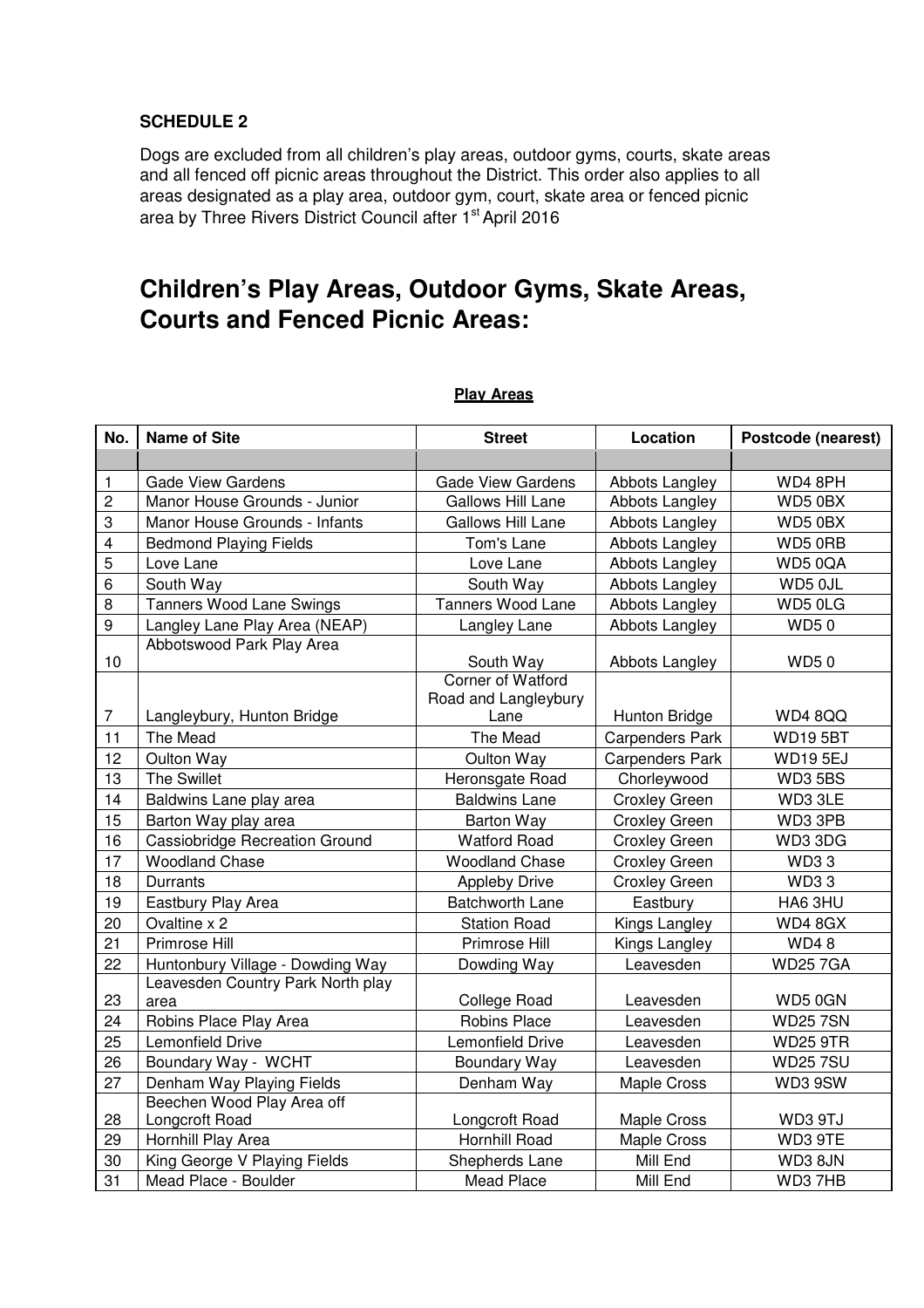| 32 | Fearney Mead Play Area                    | <b>Fearney Mead</b>    | Mill End      | WD38QF          |
|----|-------------------------------------------|------------------------|---------------|-----------------|
| 33 | Mead Place North and South                | Mead Place             | Mill End      | WD37HB          |
| 34 | Oaklands Avenue                           | Oaklands Avenue        | Oxhey Hall    | WD19 4LW        |
| 35 | Ebury Play Area, Riverside Drive          | <b>Riverside Drive</b> | Rickmansworth | WD37DA          |
| 36 | Skidmore Way                              | Skidmore Way           | Rickmansworth | WD3 1TA         |
| 37 | Scotsbridge Playing Fields                | Scots Hill / Park Road | Rickmansworth | WD3 1AT         |
| 38 | King George V Playing Fields              | George V Way           | Sarratt       | <b>WD36</b>     |
| 39 | Chilwell Gardens/Altham Gardens           | <b>Altham Gardens</b>  | South Oxhey   | WD196HJ         |
| 40 | Lytham Avenue                             | Lytham Avenue          | South Oxhey   | <b>WD19 6XA</b> |
| 41 | Ashburnham Drive, Oxhey Playing<br>Fields | Ashburnham Drive       | South Oxhey   | <b>WD197PU</b>  |
|    | Bramshott Way - Play Ranger Unit,         |                        |               |                 |
| 42 | <b>Oxhey Playing Fields</b>               | <b>Bramshott Way</b>   | South Oxhey   | WD197PU         |
| 43 | Hayling Road, Oxhey Playing Fields        | Hayling Road           | South Oxhey   | <b>WD197UY</b>  |
| 44 | Ferndown Road/Ballatter Close             | Ferndown Road          | South Oxhey   | <b>WD19 6HX</b> |
| 45 | Green Lane, Oxhey Playing Fields          | Green Lane             | South Oxhey   | WD194LT         |
| 46 | Prestwick Road North Play Area            | <b>Prestwick Road</b>  | South Oxhey   | WD19 6UU        |
| 47 | Lincoln Drive                             | Lincoln Drive          | South Oxhey   | <b>WD197GE</b>  |
| 48 | Moortown Road                             | Moortown Road          | South Oxhey   | WD19 6JH        |
| 49 | Ann Shaw Garden                           | Henbury Way            | South Oxhey   | <b>WD197SG</b>  |
| 50 | Ashridge Play Area                        | Prestwick Road         | South Oxhey   | WD19 6UU        |

## **Outdoor Gyms**

| No. | <b>Name of Site</b>                                       | <b>Street</b>          | Location             | Postcode (nearest) |
|-----|-----------------------------------------------------------|------------------------|----------------------|--------------------|
|     | Barton Way Playing Fields - Gym                           | <b>Barton Way</b>      | <b>Croxley Green</b> | WD3 3PB            |
| 2   | Ebury Play Area - Gym                                     | <b>Riverside Drive</b> | Rickmansworth        | WD37DA             |
|     | Hayling Road - Street Gym, Oxhey<br><b>Playing Fields</b> | Hayling Road           | South Oxhey          | <b>WD197UY</b>     |
|     | West Hyde Street Gym                                      | Old Uxbridge Road      | West Hyde            |                    |
| 5   | South Way Outdoor Gym                                     | South Way              | Abbots Langley       | WD5 0JL            |
|     | Leavesden Country Park Outdoor<br>Gym                     | College Lane           | Abbots Langley       | WD50GN             |

# **Skate Areas**

| No. | <b>Name of Site</b>                  | <b>Street</b>          | Location               | Postcode (nearest) |
|-----|--------------------------------------|------------------------|------------------------|--------------------|
|     | Manor House Skate Area               | Gallows Hill Lane      | Abbots Langley         | WD5 OBX            |
|     | Romilly Drive Skate Area             | <b>Romilly Drive</b>   | <b>Carpenders Park</b> | <b>WD195EJ</b>     |
| З   | <b>Baldwins Lane Skate Park</b>      | <b>Baldwins Lane</b>   | <b>Croxley Green</b>   | WD33LE             |
|     | King George V Playing Fields - Skate |                        |                        |                    |
|     | Area                                 | Shepherds Lane         | Mill End               | WD3 8JN            |
|     | Scotsbridge Playing Fields - Skate   |                        |                        |                    |
|     | Area                                 | Scots Hill / Park Road | Rickmansworth          | WD3 1AT            |
|     | Green Lane, Oxhey Playing Fields -   |                        |                        |                    |
|     | Skate Area                           | Green Lane             | South Oxhey            | <b>WD194LT</b>     |

# **Courts**

| No. | Name of Site                     | <b>Street</b>             | Location       | Postcode (nearest) |
|-----|----------------------------------|---------------------------|----------------|--------------------|
|     | Manor House Grounds - Tennis     |                           |                |                    |
|     | Courts and MUGA                  | Gallows Hill Lane         | Abbots Langley | WD5 0BX            |
|     | Manor House Grounds - Skate Area | Gallows Hill Lane         | Abbots Langley | WD5 0BX            |
|     | Love Lane MUGA                   | Love Lane                 | Abbots Langley | WD50QA             |
|     | Chorleywood House Grounds Tennis |                           |                |                    |
|     | courts                           | <b>Rickmansworth Road</b> | Chorleywood    |                    |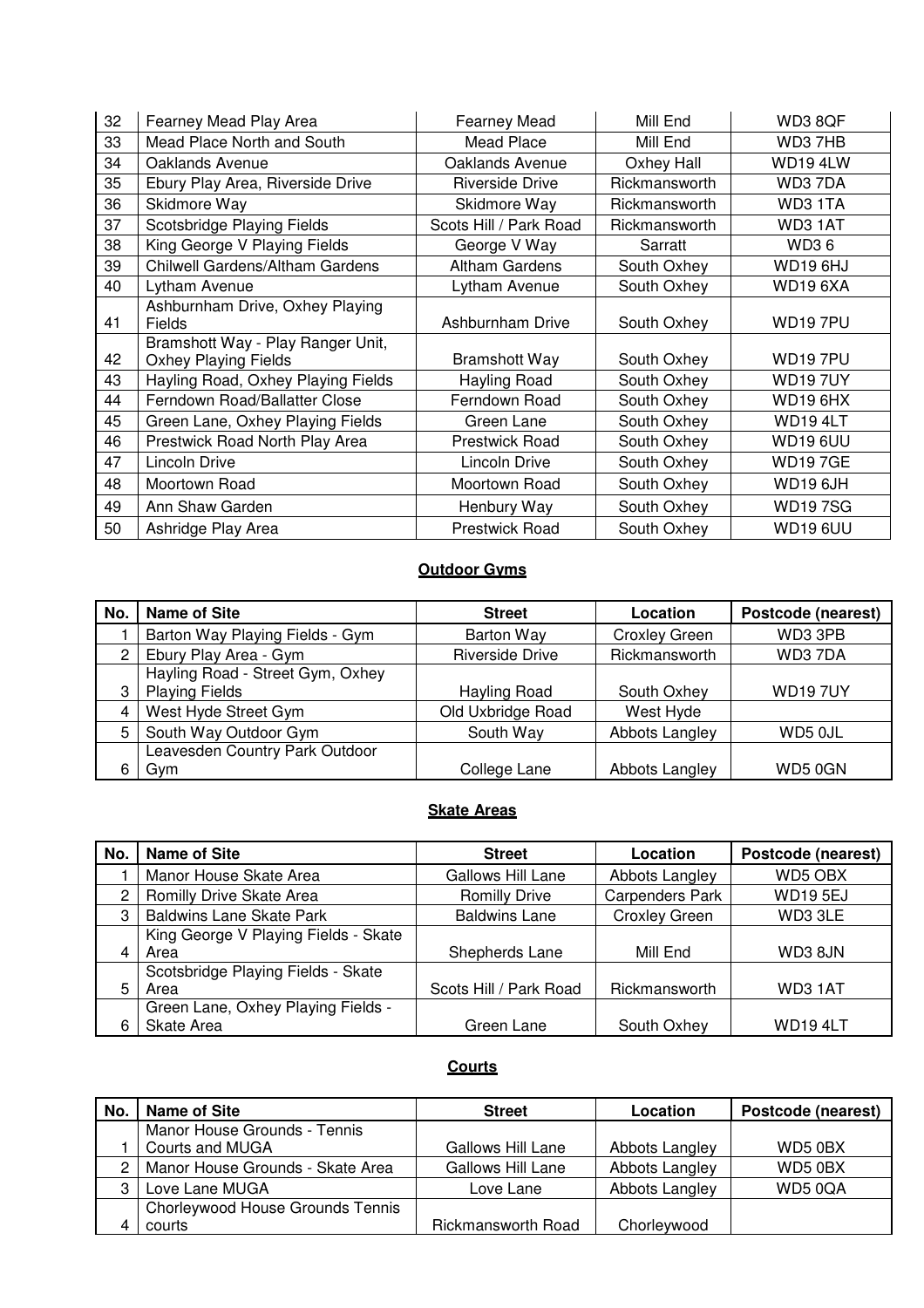|    | <b>Baldwins Lane Playing Fields Tennis</b>           |                        |                      |         |
|----|------------------------------------------------------|------------------------|----------------------|---------|
| 5  | courts                                               | <b>Baldwins Lane</b>   | <b>Croxley Green</b> | WD3 3LE |
| 6  | Barton Way MUGA                                      | Barton Way             | <b>Croxley Green</b> | WD3 3PB |
| 7  | <b>Durrants Tennis Courts</b>                        | <b>Appleby Drive</b>   | <b>Croxley Green</b> |         |
| 8  | <b>Baldwins Lane Parkour Area</b>                    | <b>Baldwins Lane</b>   | Croxley Green        | WD33LE  |
| 9  | <b>Eastbury Tennis courts</b>                        | <b>Batchworth Lane</b> | Eastbury             | HA6 3HU |
| 10 | Leavesden Country Park North<br>Tennis courts / MUGA | College Lane           | Leavesden            | WD50GN  |
| 11 | Denham Way Playing Fields Tennis<br>courts           | Denham Way             | Maple Cross          | WD3 9SW |
| 12 | King George V Playing Fields -<br>Parkour Area       | Shepherds Lane         | Mill End             | WD3 8JN |
| 13 | King George V Playing Fields -<br><b>MUGA</b>        | Shepherds Lane         | Mill End             | WD3 8JN |
| 14 | Scotsbridge Playing Fields Tennis<br>courts          | Park Road              | Rickmansworth        | WD3 1AT |
| 15 | Scotsbridge Playing Fields - MUGA                    | Park Road              | Rickmansworth        | WD3 1AT |
| 16 | King George V Playing Fields Tennis<br>Courts        | George V Way           | Sarratt              | WD36    |
| 17 | Green Lane, Oxhey Playing Fields<br>Tennis courts    | Green Lane             | South Oxhey          | WD194LT |
| 18 | Green Lane, Oxhey Playing Fields -<br><b>MUGA</b>    | Green Lane             | South Oxhey          | WD194LT |

## **Fenced Picnic Areas**

|     |                                |               |               | <b>Postcode</b> |
|-----|--------------------------------|---------------|---------------|-----------------|
| No. | Name of Site                   | Street        | ∟ocation      | (nearest)       |
|     | Aquadrome Local Nature Reserve | Frogmoor Lane | Rickmansworth | WD3 1NB         |